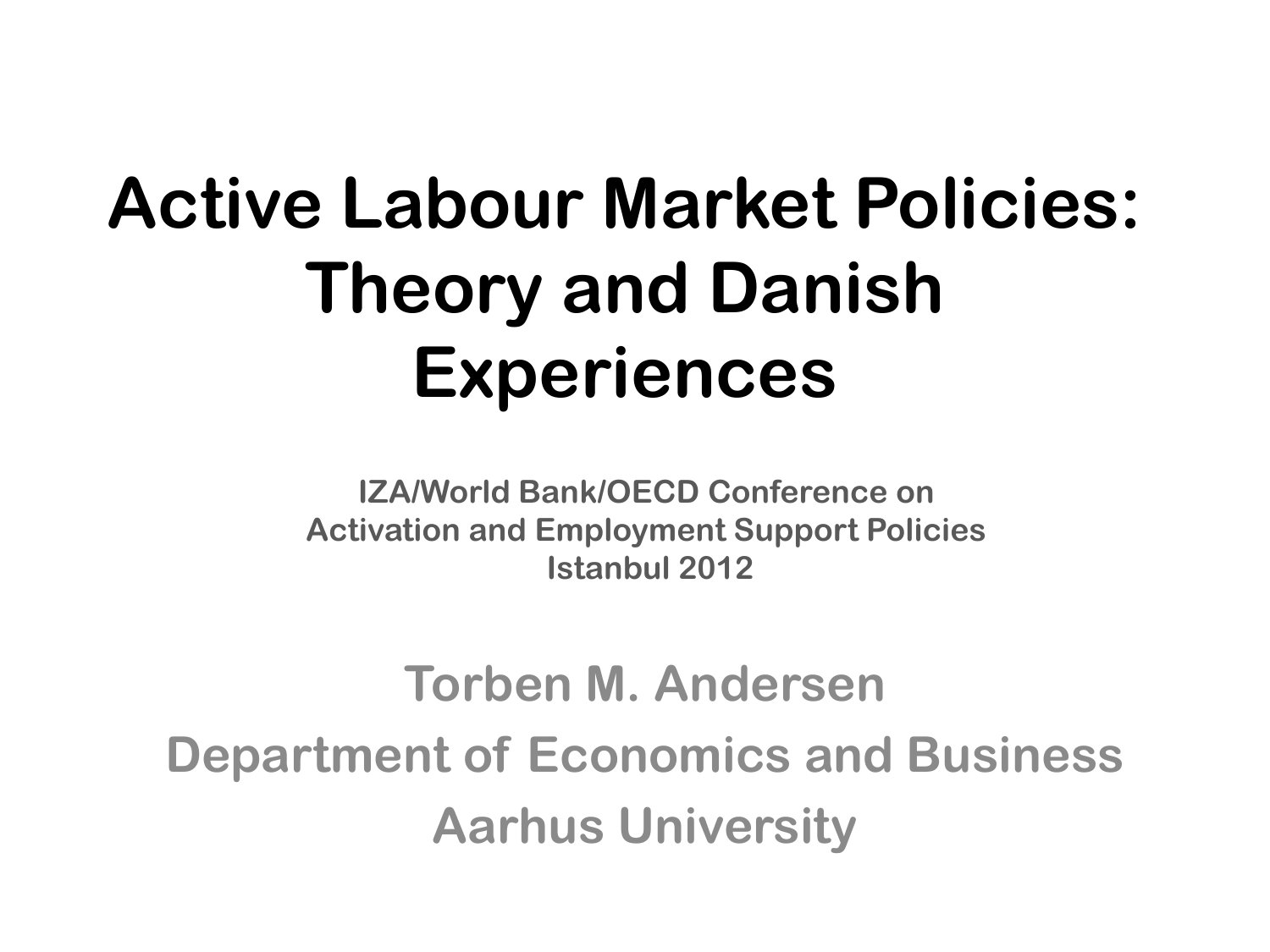**Active labour market policies/workfare (ALMP/WF): Activity/participation requirements as part of the eligibility conditions for transfers (unemployment benefits, social assistance)**

- **Generous social benefits – can incentive structure be maintained by ALMP?**
- **More acceptance of ALMP than benefit reductions?**
- **Work first: Target transfers to those working, but having low income (working poor)**
- **Easier to get support for a "pro-active" social safety net**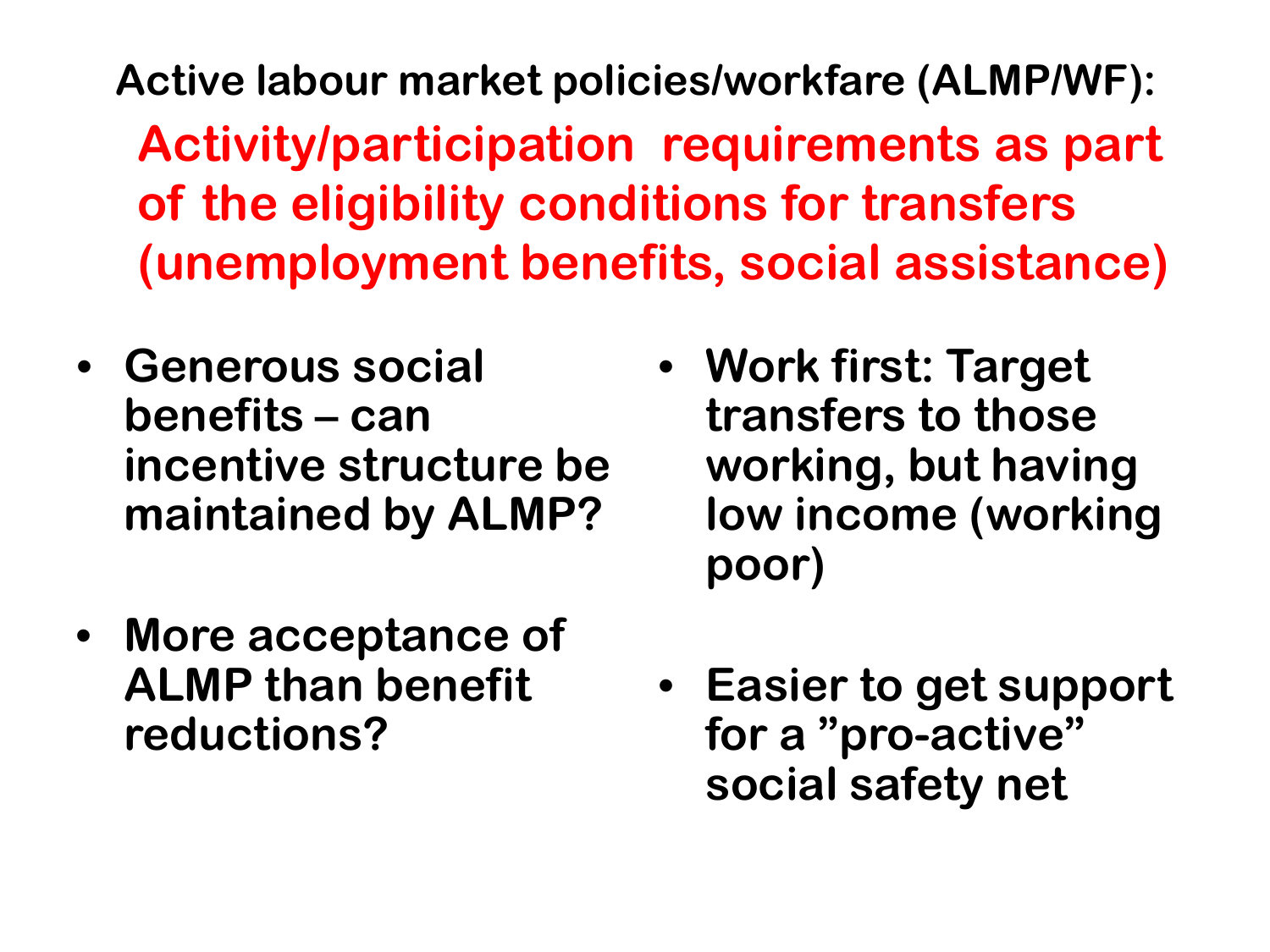# **Aims of ALMP**

- **Targeting: Ensuring that transfers go to the intended recipients ("deserving")**
- **Job-search incentives: Strengthen incentives to search for regular jobs (job search intensity, and reservation demands/wages)**
- **Qualifications:**

**Address skill constraints/barriers (technical, cognitive, non-cognitive/social) lowering job finding chances**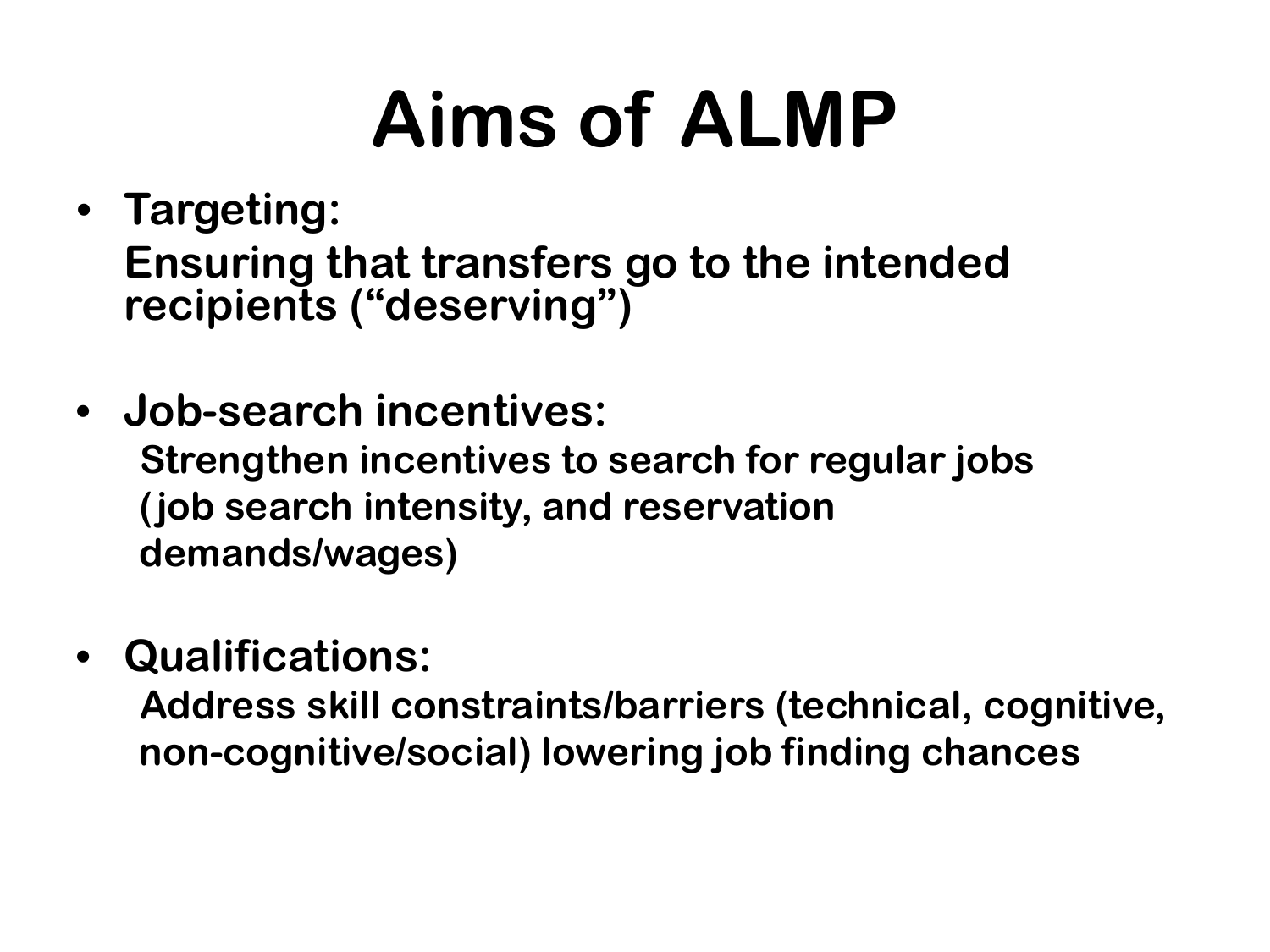# **Targeting – the selection problem**

- **Target transfers to individual with low earnings ability**
- **Unconditional transfers: Some high-ability individuals may claim benefits**
- **ALMP-conditions: Higher opportunity cost for individuals with high earnings ability to claim transfers**
	- **- high-ability types self-select not to claim transfers**
	- **- transfers better targeted to the "deserving"**
- **Possible to implement higher transfers for given fiscal costs**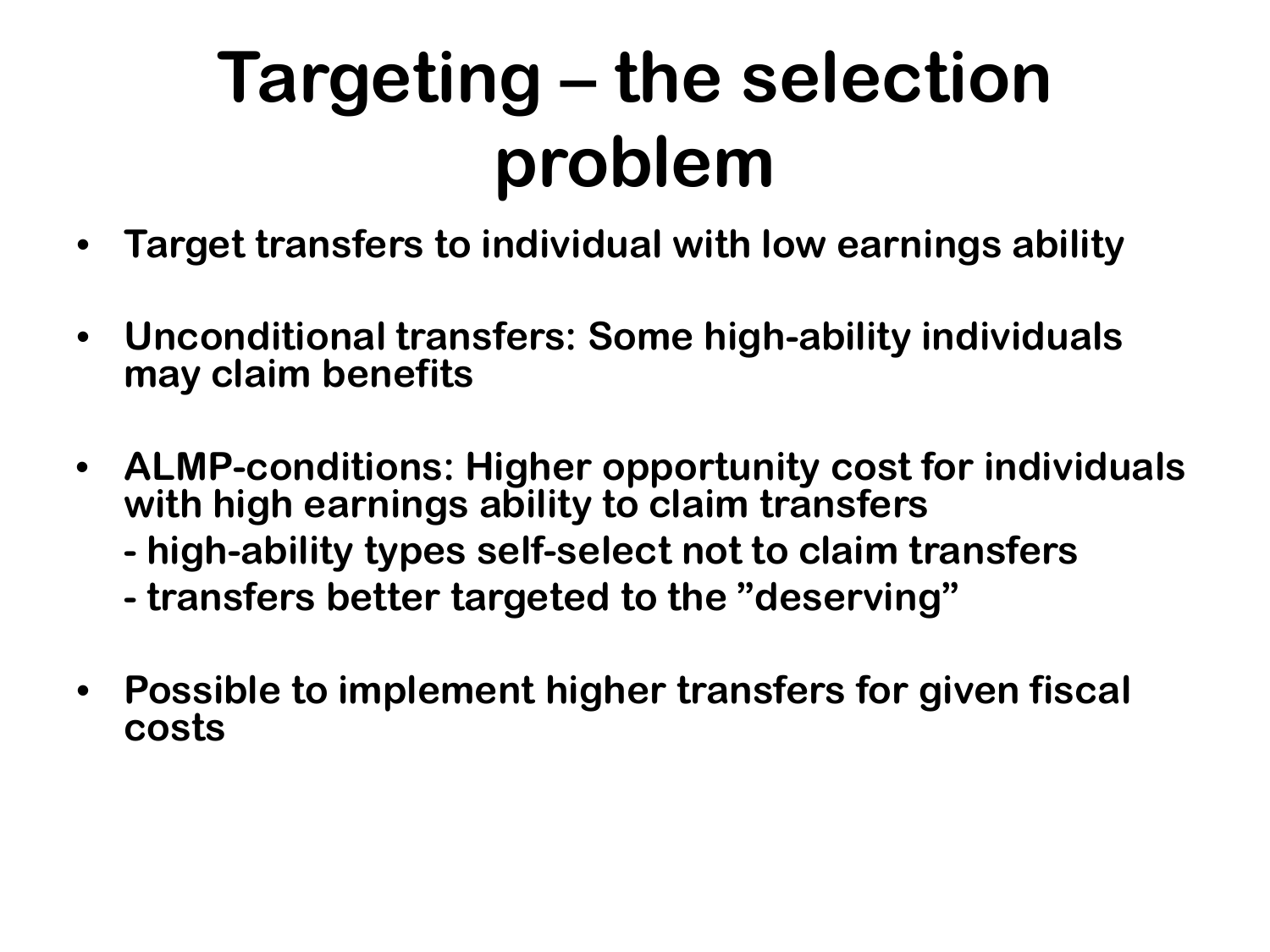# **ALMP and labour supply**

**Extensive margin:**

- **Transfers not a "passive" alternative to work**
- **ALMP lowers the reservation wage**
- **Higher labour force participation for given transfer and tax levels Labour supply**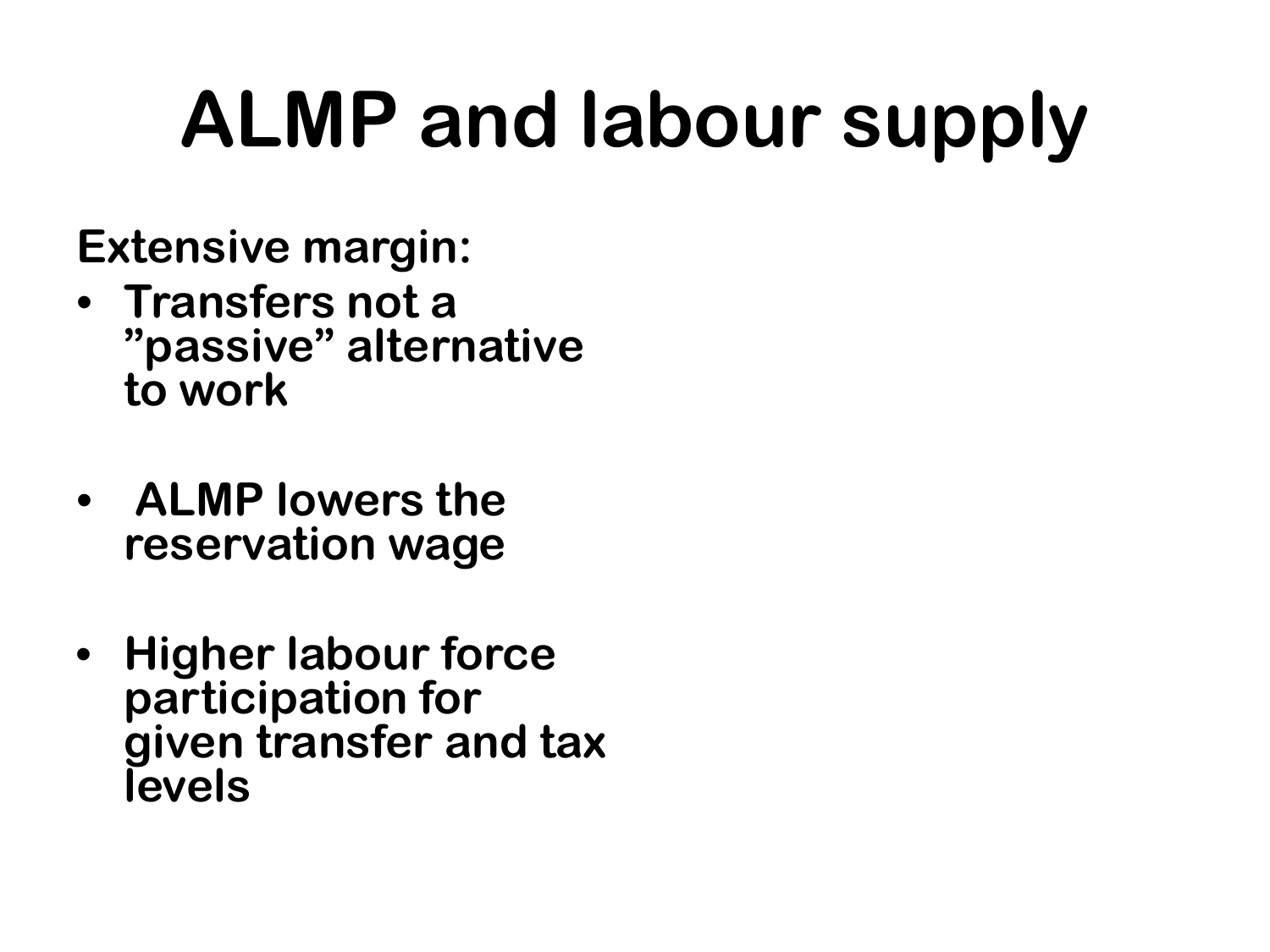# **ALMP and targeting**

- **Workfare does not have to be productive (direct treatment effect) to affect labour market outcomes!**
- **It is a screening device!**
- **Screening paradox:** 
	- **The target group for transfers is exposed to the ordeal of ALMP**
	- **The problem was the "non-deserving" claiming the transfer**
	- **The mechanism works by making it unattractive for the non-target group to claim the transfer!**
- **Welfare case for ALMP?**
	- **Higher transfers**
	- **Disutility from ALMP (less leisure time)**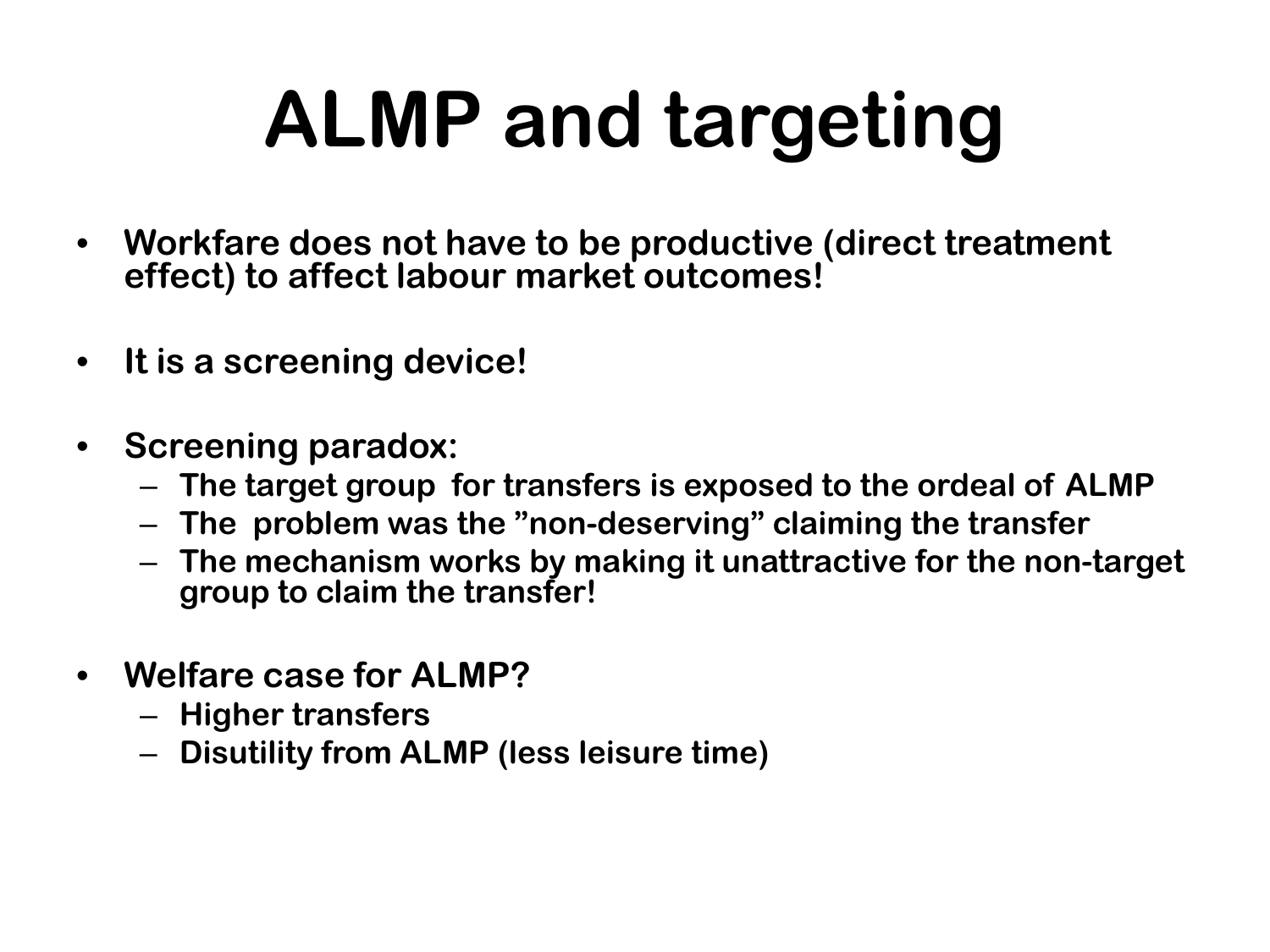# **Job search**

• **Trade-off insurance vs incentives**

• **Generous benefits = insurance protection income/consumption**

• **Reduces incentives to search for jobs (search intensity, reservation demands to jobs)**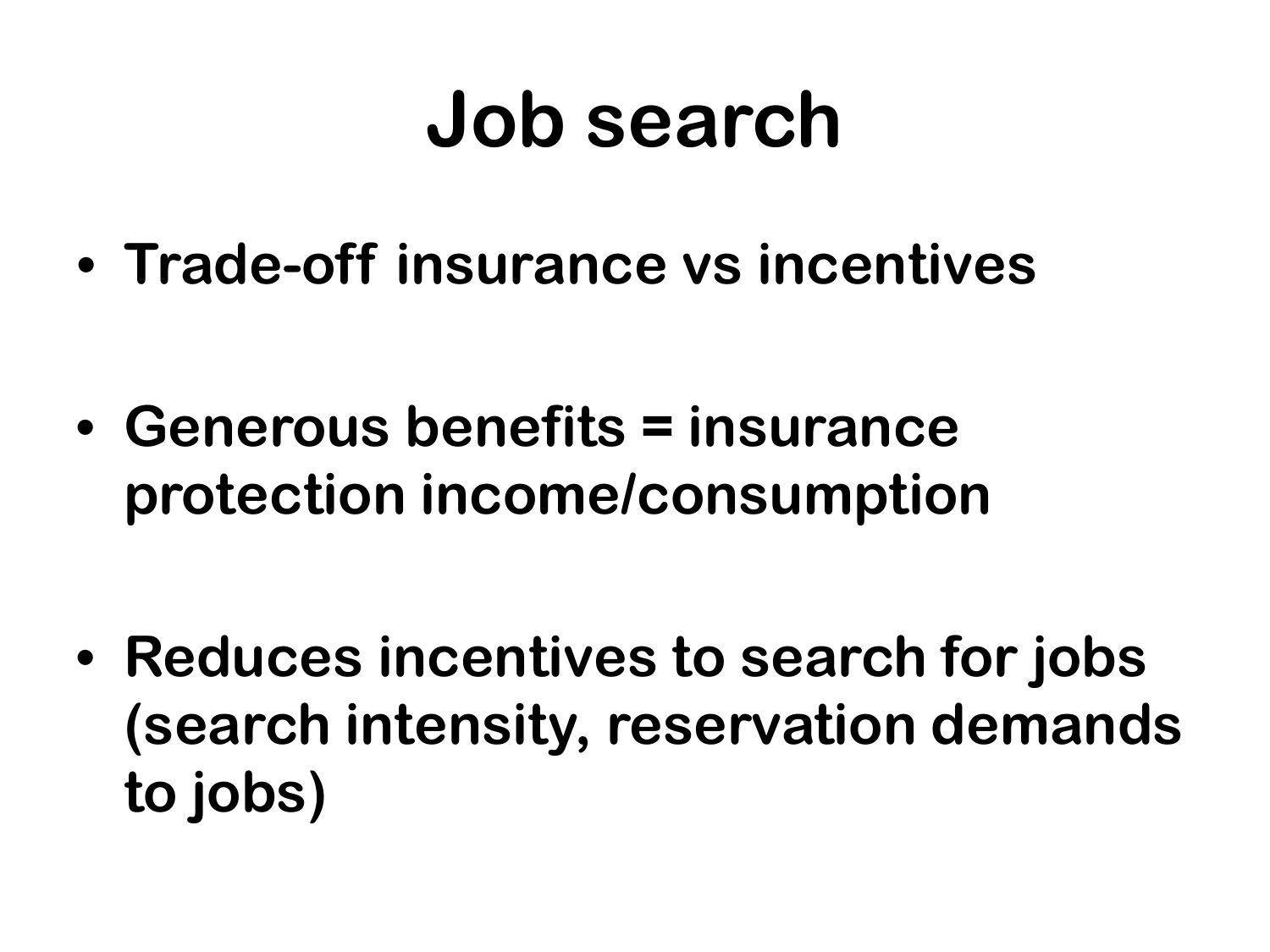# **Search and ALMP**

- **Search**
	- **Prior to participation: more search (threat/motivation effect)**
	- **During participation: less search (locking-in)**
- **Wages – outside option is changed = wage moderation**
- **General equilibrium effects: search and wages affect job-creation**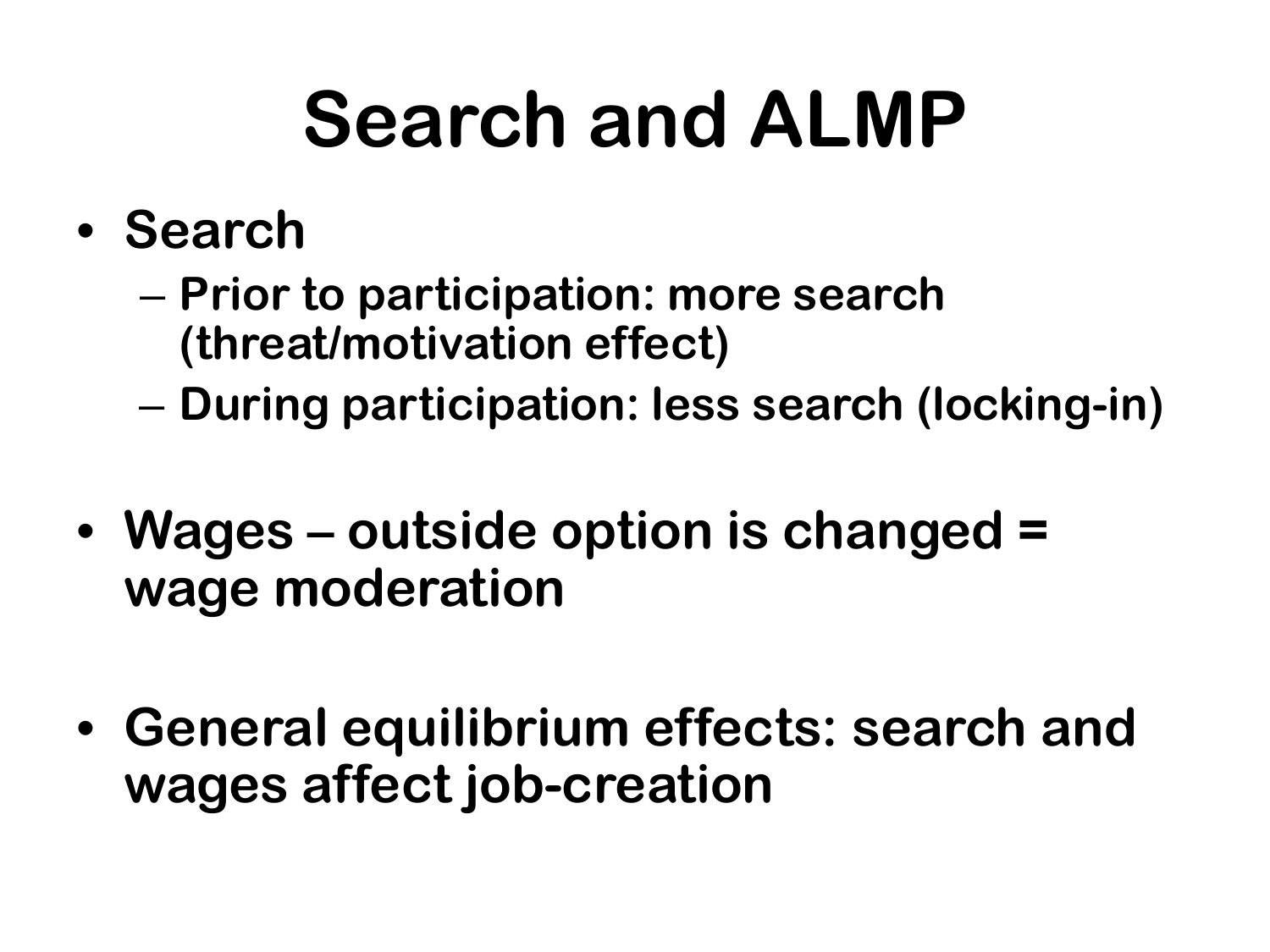# **ALMP and employment**

- **ALMP improves employment for given benefit levels**
- **(Utilitarian) Welfare may improve**
- **Optimal policy – small intensity (few) but demanding activity Replacement ratio**

#### **Workfare requirement**

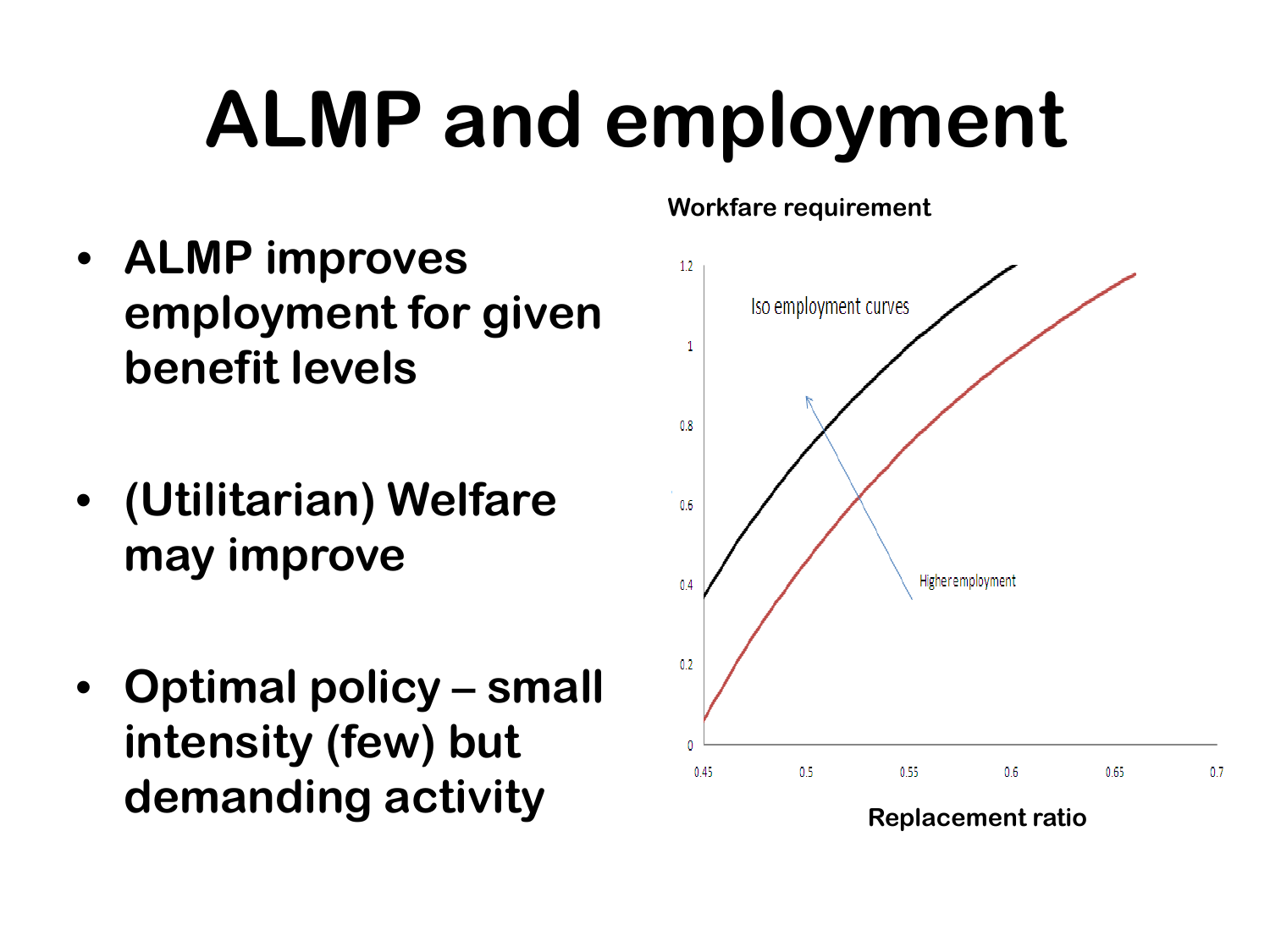# **Qualifications**

- **Overcome barriers for job-finding**
	- **Individual characteristics and market developments**
	- **Targeting problem (who and what?)**
- **Duration dependent loss of human capital**
	- **Strengthens the incentive to search up-front**
	- **ALMP may be a carrot (will solve my problems)**
- **Ex post to participation**
	- **Improved qualifications**
	- **Changed reservation demands**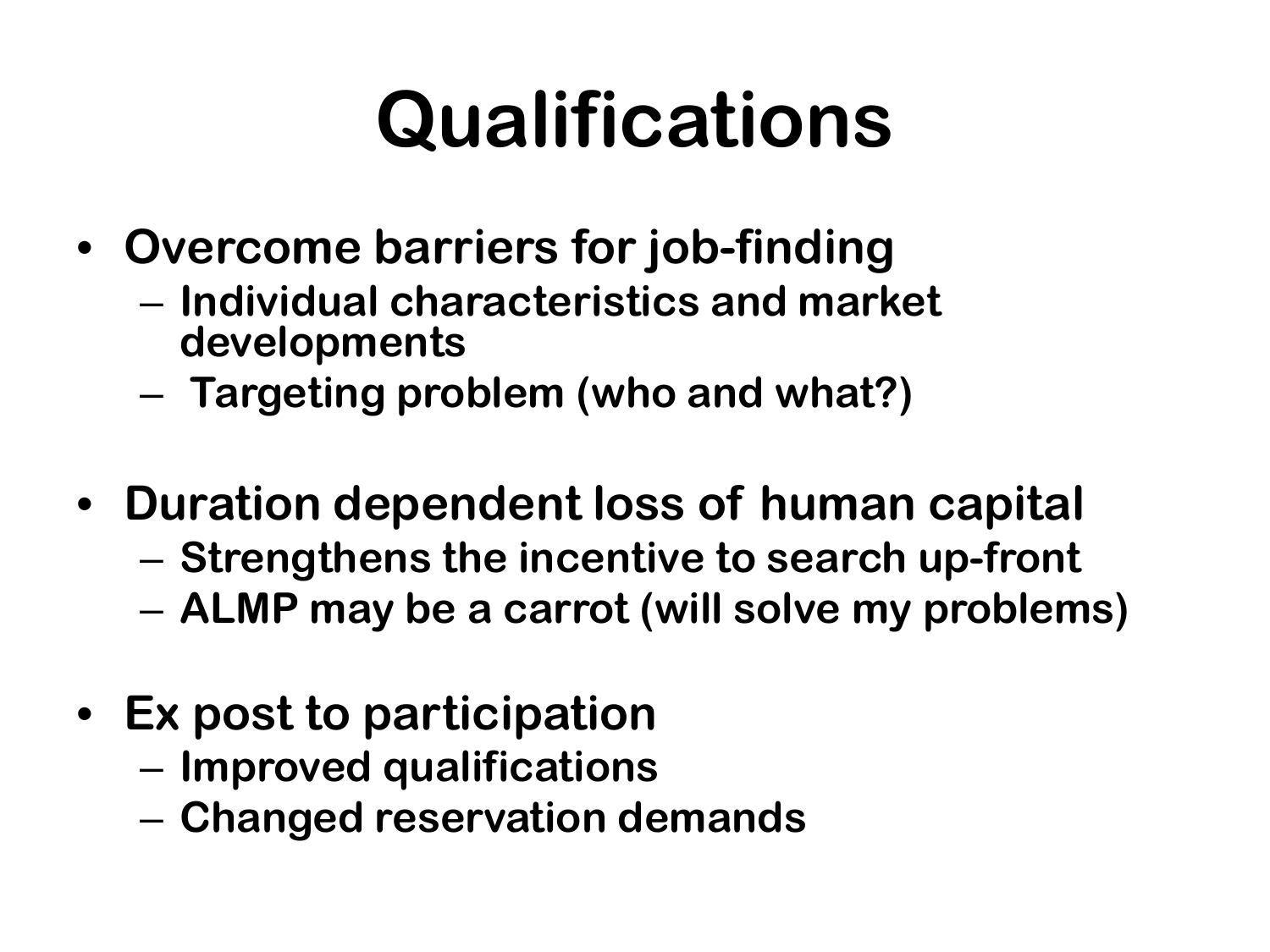**General equilibrium effects via wage formation and job-creation**

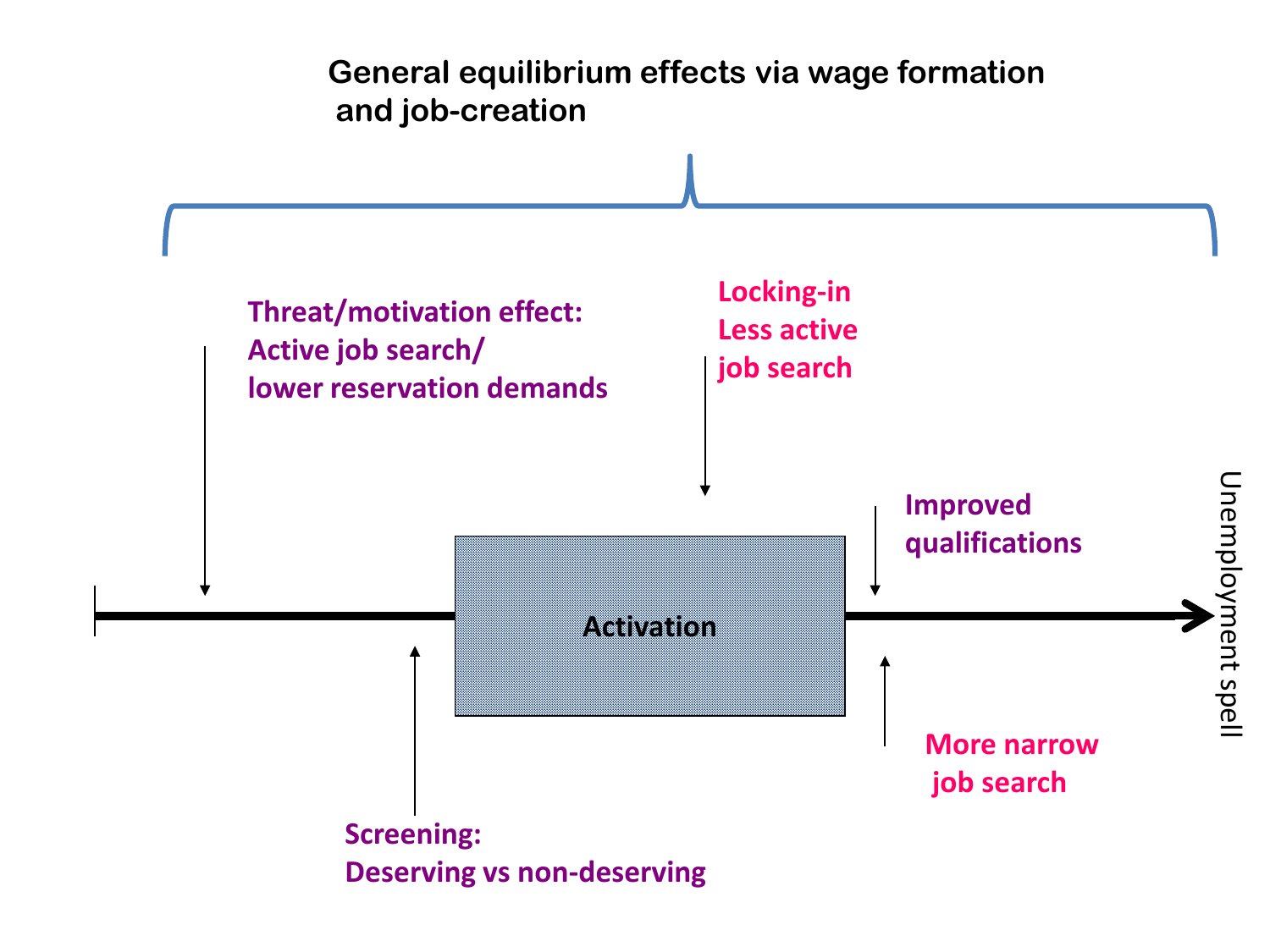# **Programmes are costly time profile: stepping up**

- **How to avoid deadweight losses?**
- **Programme assignment (profiling)**
- **Adminstration – incentives and monitoring**



Duration of unemployment spell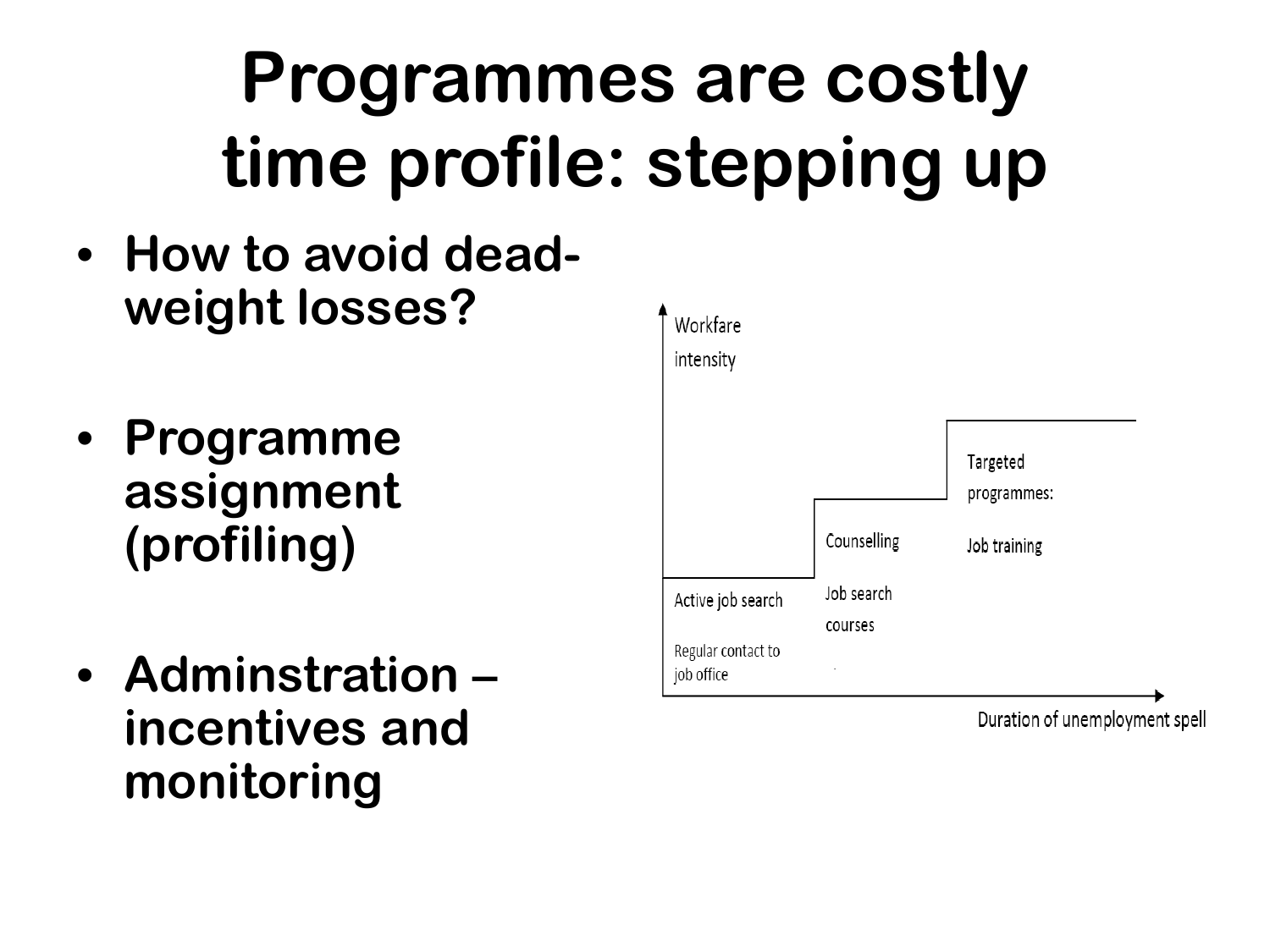### **The Danish case: Low unemployment and extensive use of ALMP**

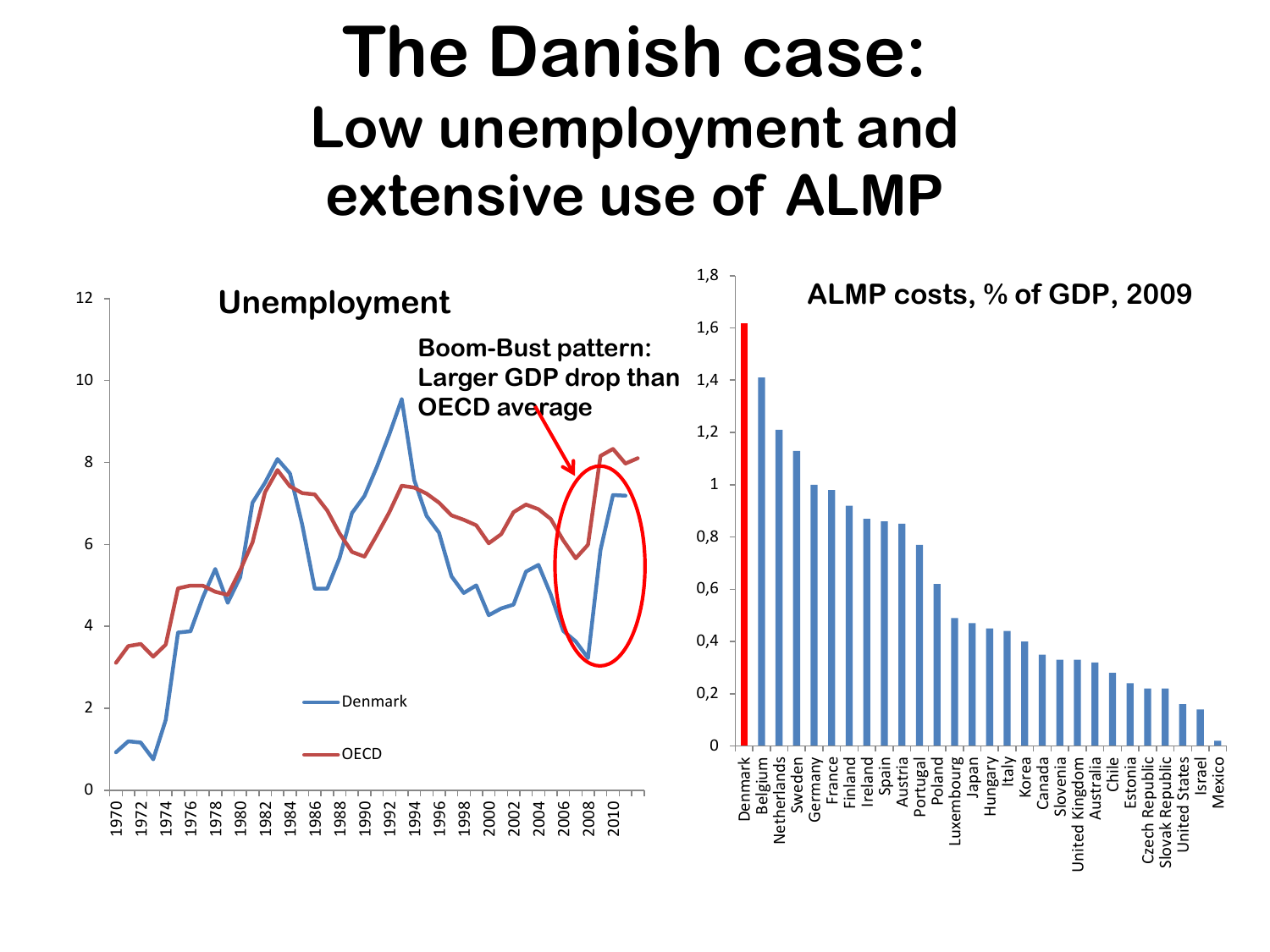## **The three pillars of the Flexicuritymodel**

- **Lax employment protection= flexibility for firms**
- **Generous unemployment benefit scheme = insurance/ security for workers**

**but** 

**reduces incentives to be actively searching for jobs**

- **The model presumes that unemployment is a temporary state**
- **Balanced via ALMP**

**Flexible hiring/firing rules**



**Unemployment Insurance Active labour**

**market policy**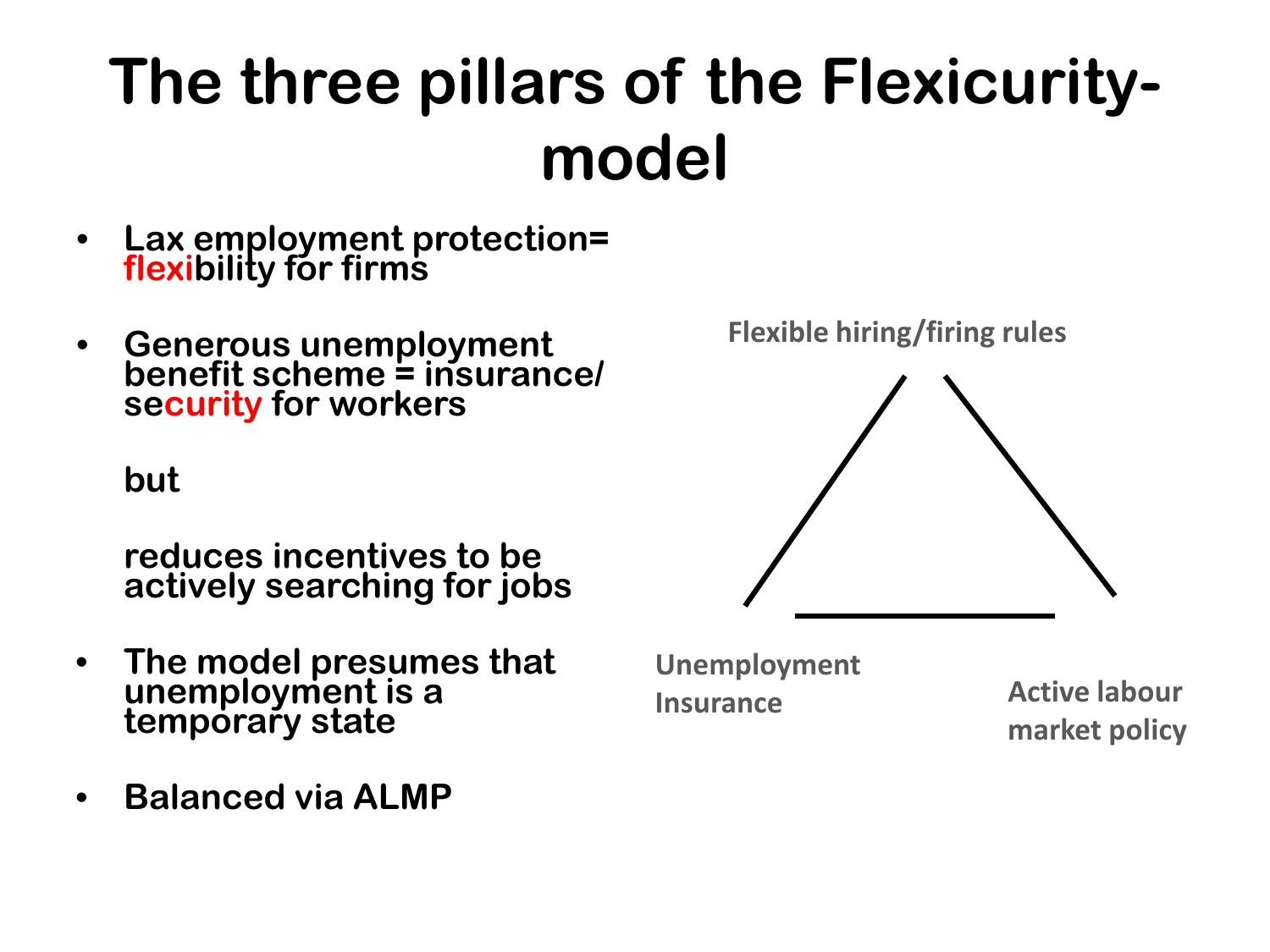## **Labour market reforms in the 1990s**

- **Shorter duration of the benefit period**
- **Stricter eligibility conditions**
- **Activation (workfare)**
	- **- Condition for eligibility**
	- **- Not qualifying for UIB**

**Short term insurance elements maintained, but incentives strengthened**

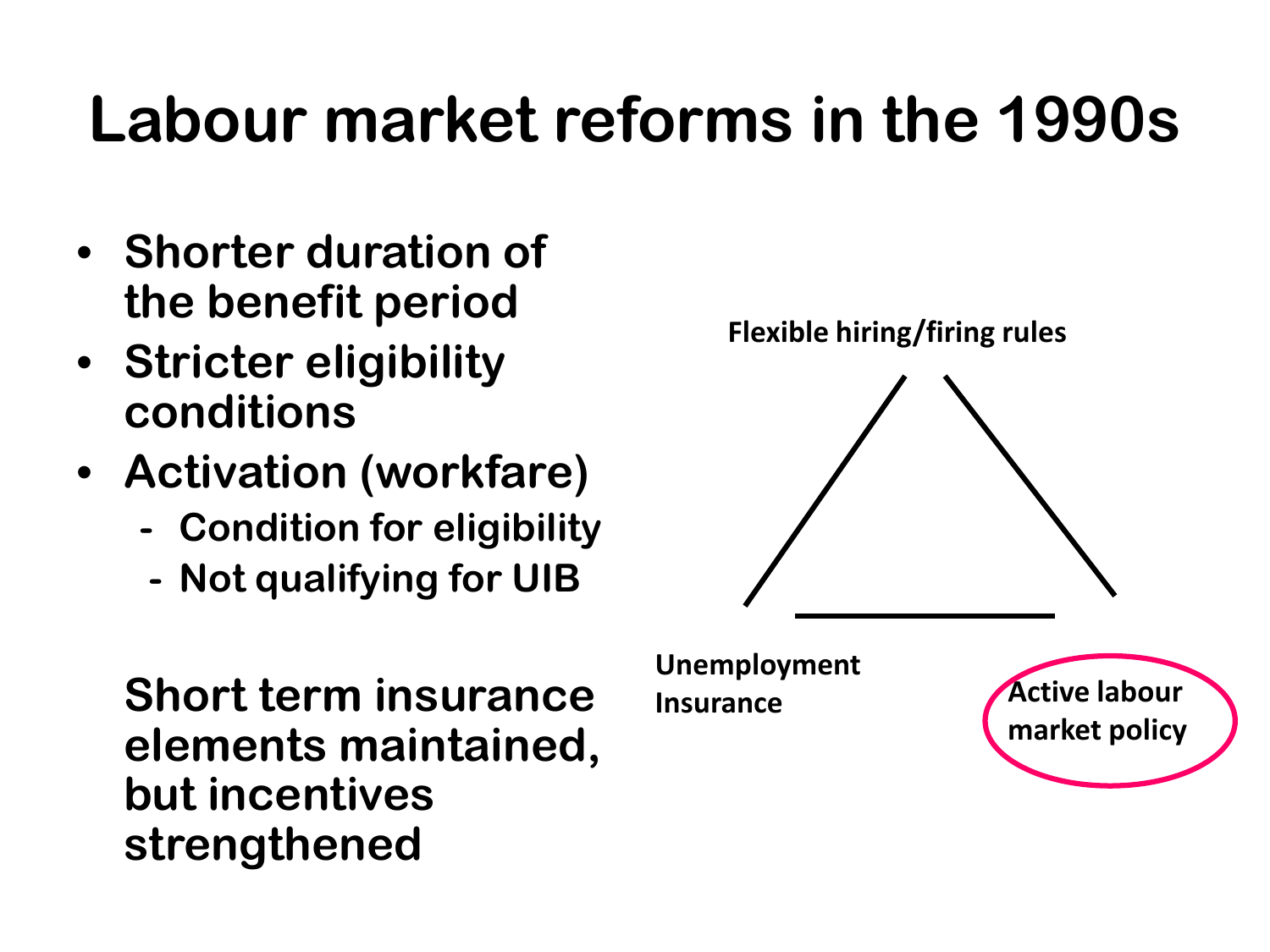#### The Danish System: Unemployment insurance benefits, Social assistance and ALMP

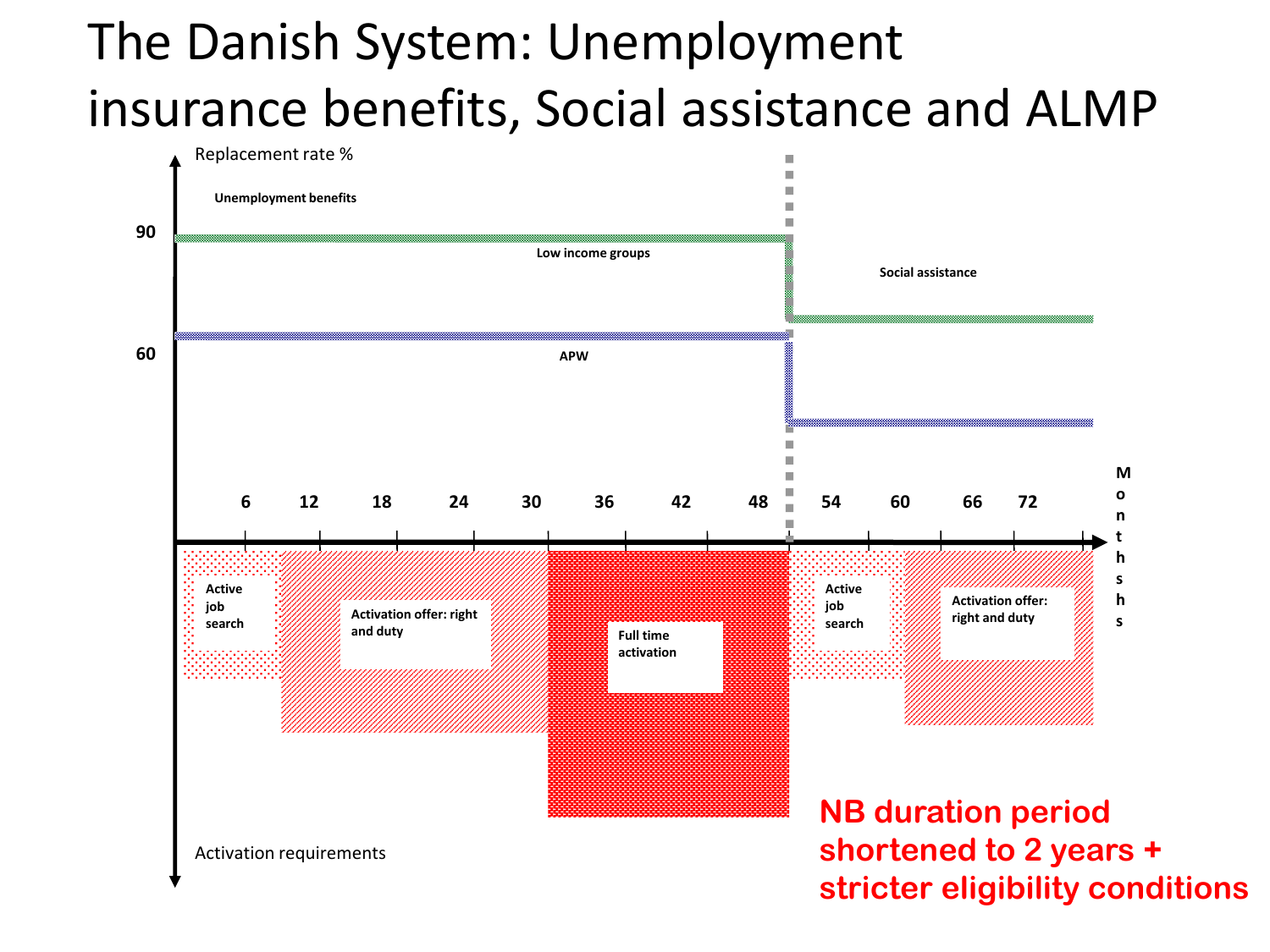# **The Danish labour market**

- **High level of job- turnover**
- **High incidence of short term unemployment**
- **"Entry friendly" Relatively low level of long-term and youth unemployment**
- **High level of perceived job security (=ability to find a job)**

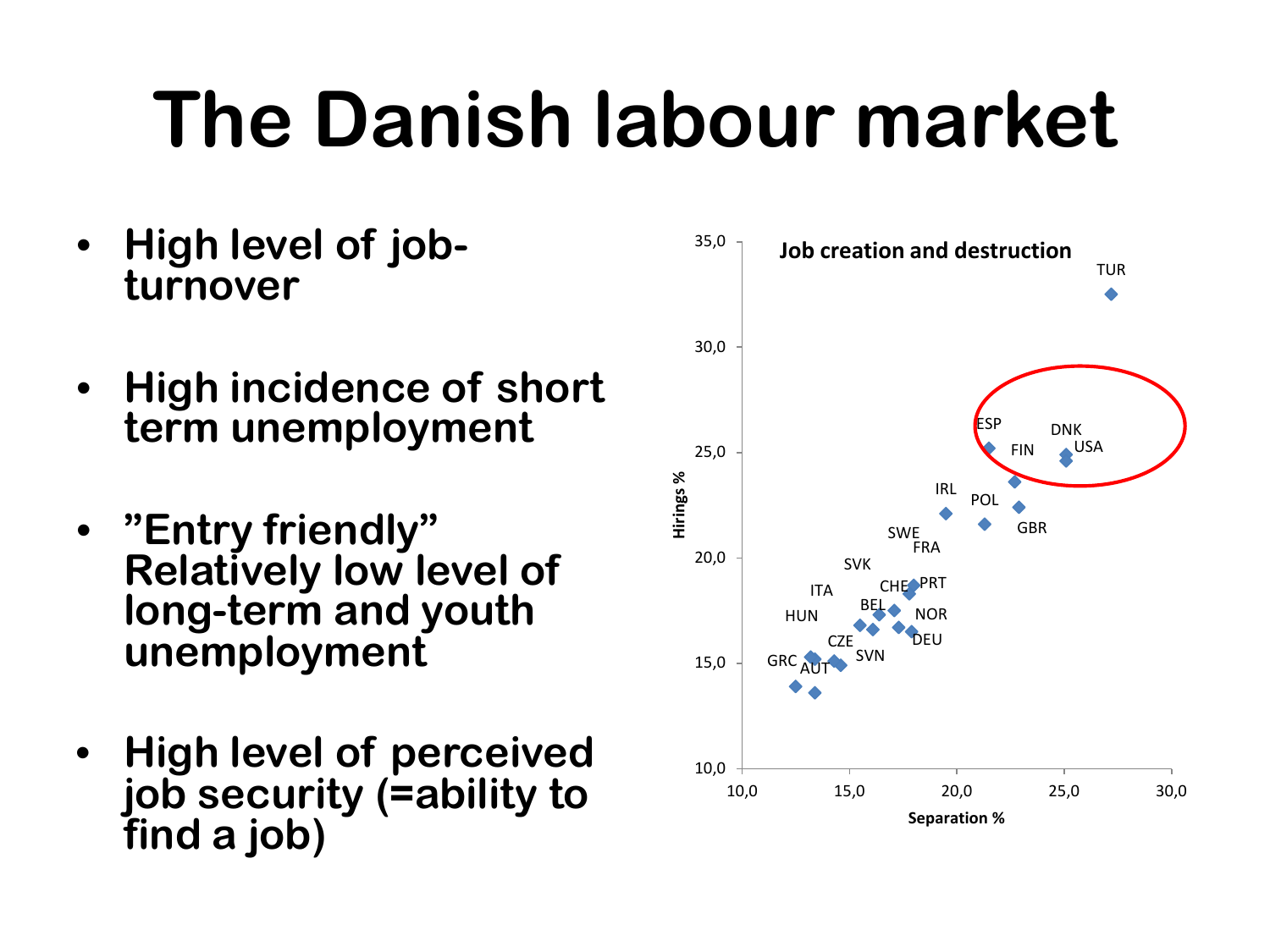## **High incidence of unemployment but short duration**



right scale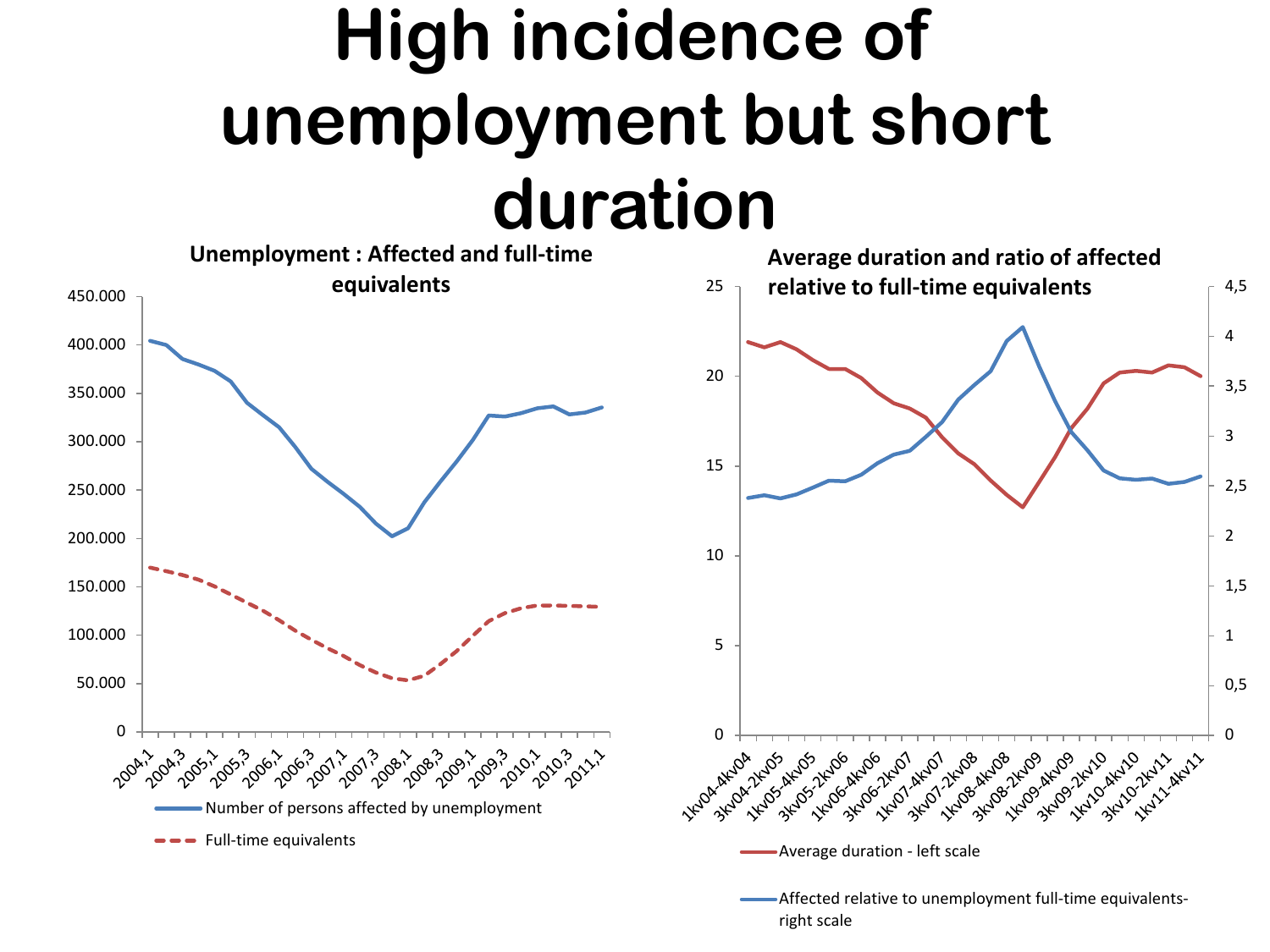## **Quick transition out of unemployment – also in the current crisis**

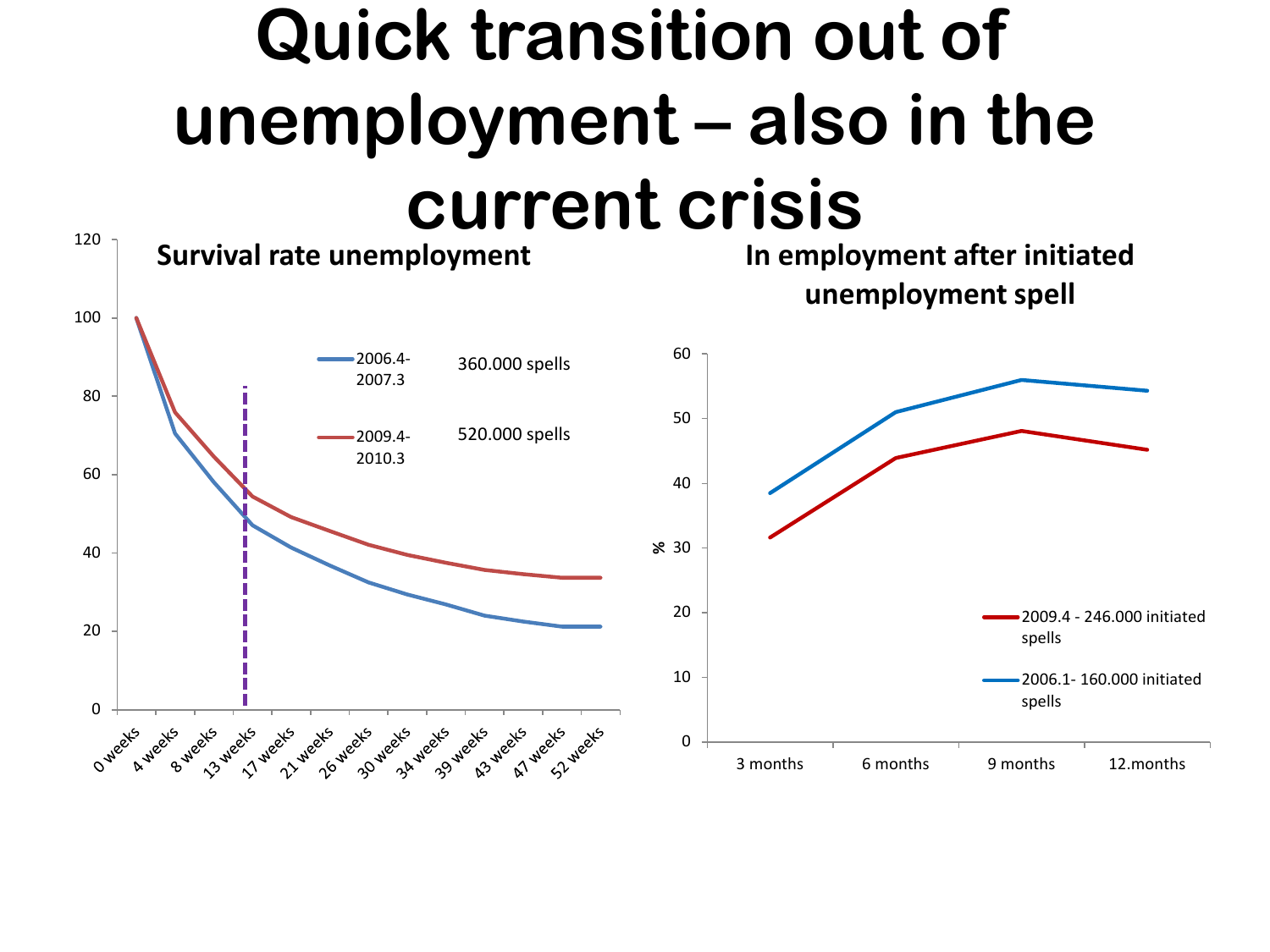## **Low level of long-term and youth unemployment**

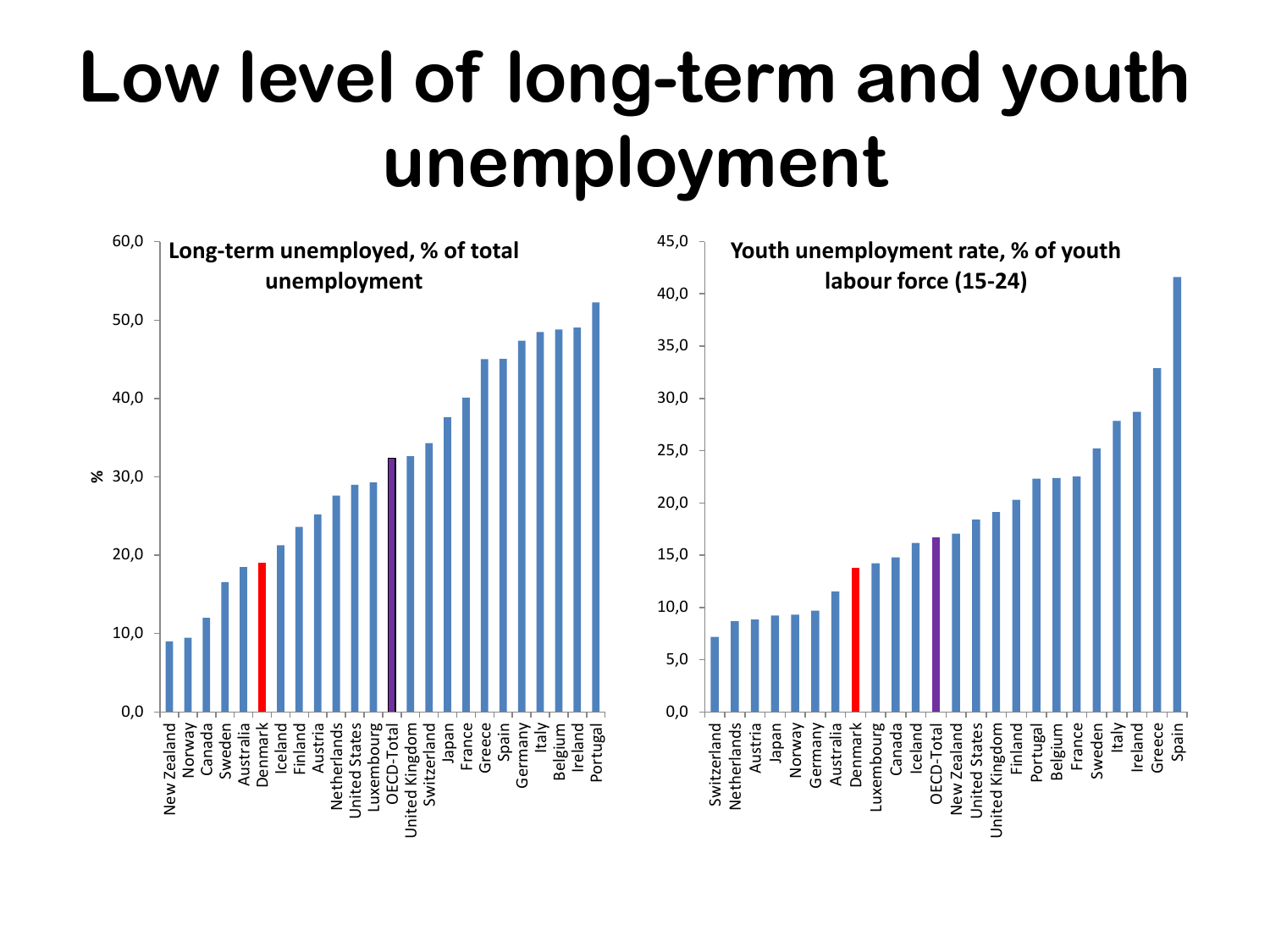## **ALMP – requirements and activities**

- **Up-front job search requirement**
- **ALMP within first 9 months, different rules for the young**
- **Activation rate = 1/3 for unemployed**
- **Most programmes are short (< 13 weeks)**
- **Most in work related ALMP (intership, employed with wage subsidy)**
- **Continous change in requirements and contents**
	- **Business cycle situation**
	- **Evidence**
- **Recently much focus on interviews and monitoring of jobs search**
- **Increasing demands on the young**
	- **Youth package – earlier and more demanding ALMP (=education)**
	- **Immediate full-time activation for the very young**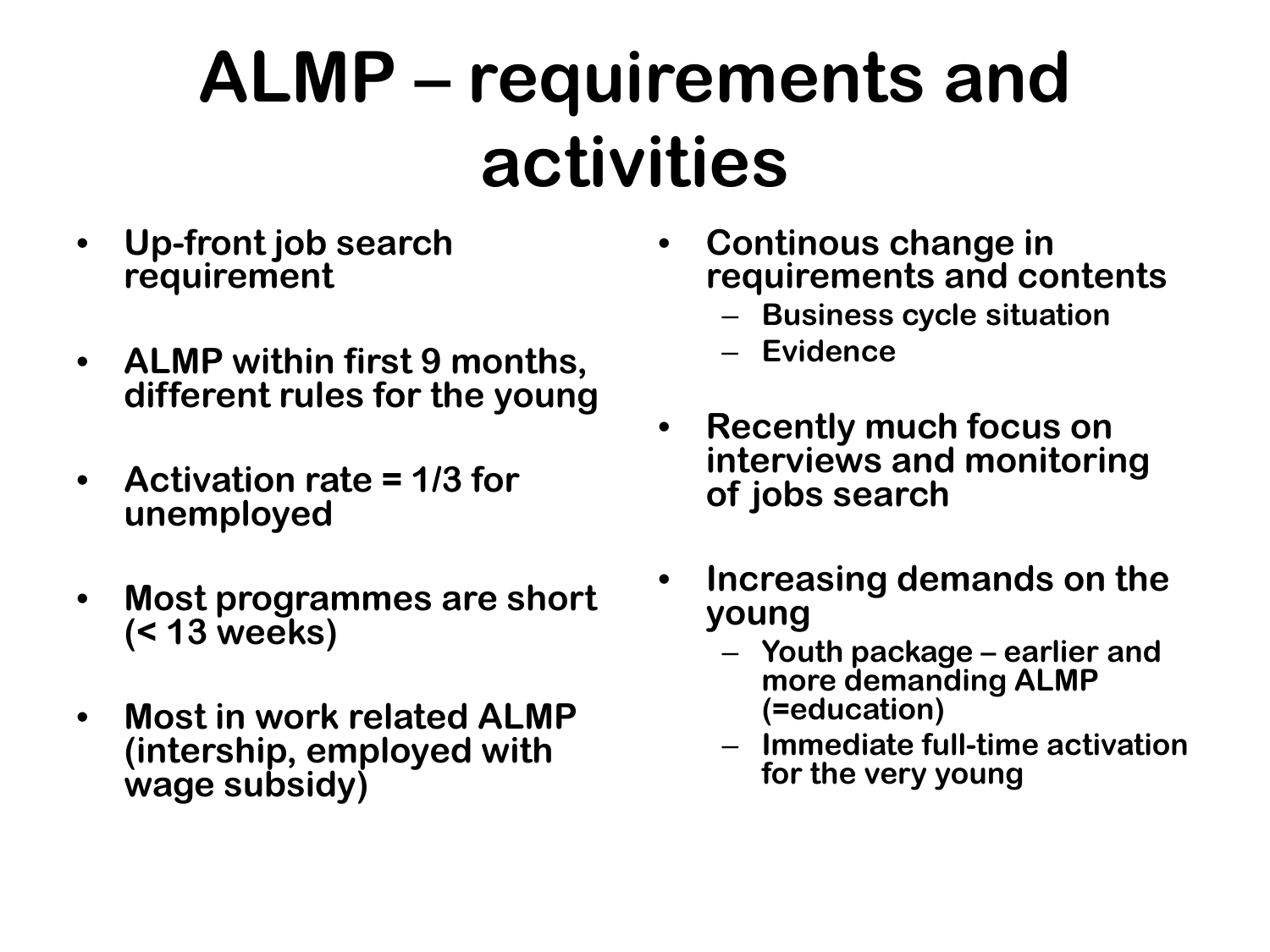# **ALMP -administration**

- **Specific institutional structure: Unemployment insurance funds (Unions) and municipalities**
- **One-stop shop** 
	- **- Job-centres (municipalities): For all unemployed (Social Assistance and Unemployment benefits)**
	- **- Easier for the unemployed**
- **Incentive structure for job-centres** 
	- **- Reimbursed based on quantitative measures. What about quality?**
	- **- Effect on job counselling (area vs skills)**
	- **- More lean administration?**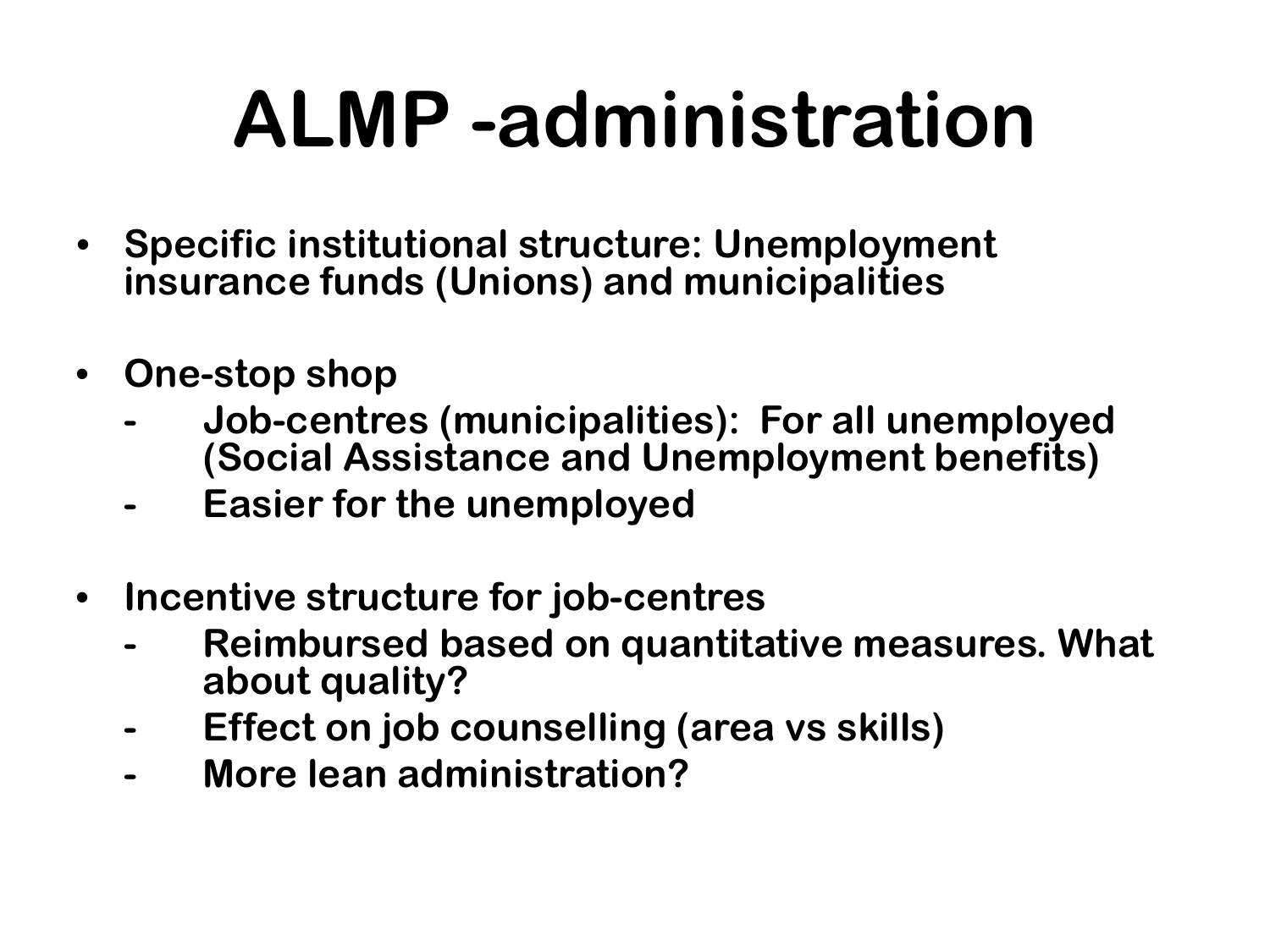# **Requirements and programme assignment: Match-groups**

- **Group I (job-ready): No problems except unemployment.**
- **Group II (ready for activity): Not ready to start working, but is capable of participating in a program activity aiming at later employment**
- **Group III(temporarily passive): Neither ready for a job nor for participation in a program activity aiming at later employment**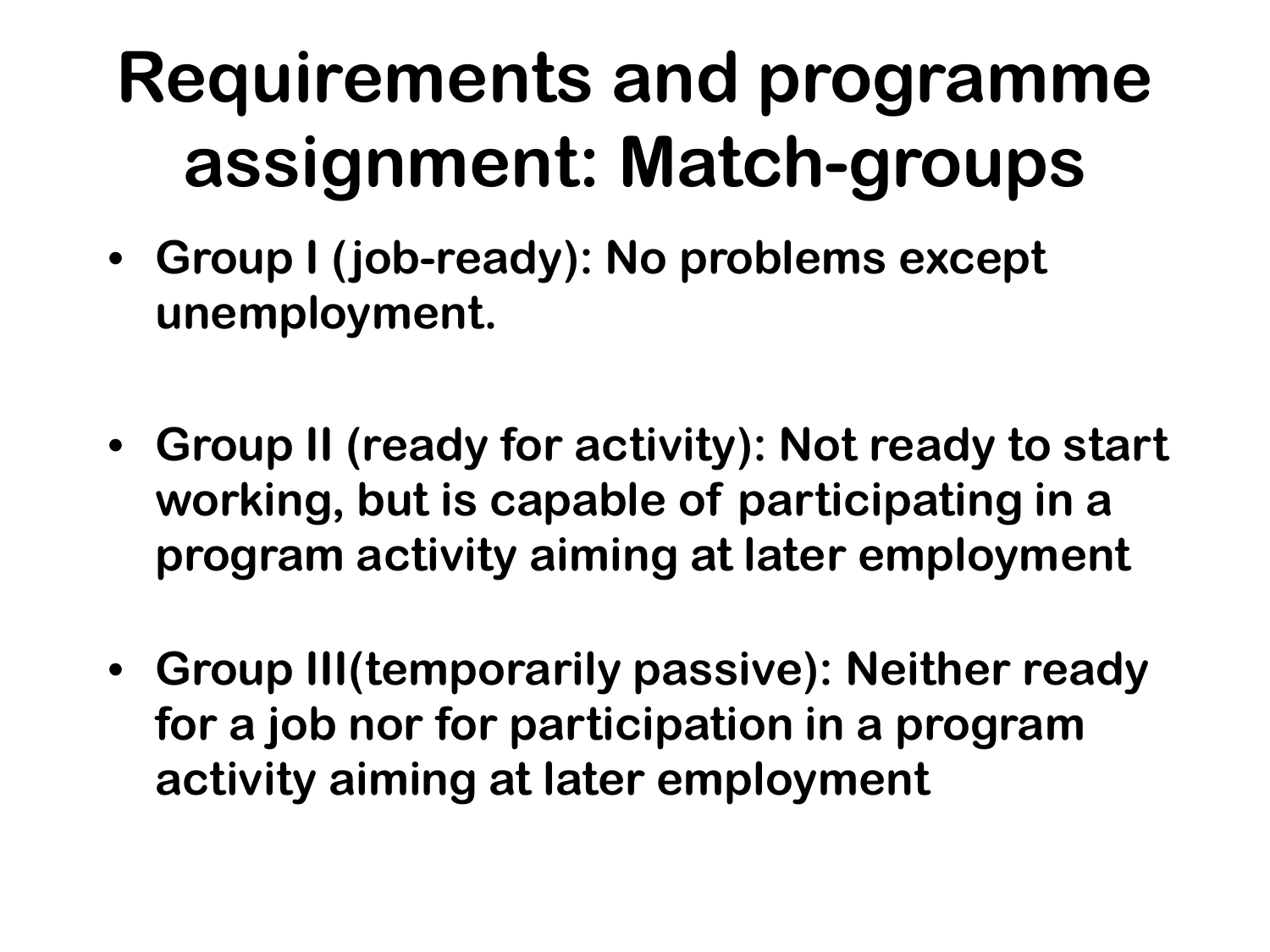# **The achilles heel: Long-term unemployment**

- **Extended welfare state critically dependent on maintaining a high employment rate!**
- **Financial crisis = increasing inflow into ALMP**
- **How to maintain programme effectiveness?**
- **How to identify problems (different composition of the pool of unemployed, structural shifts)?**
- **Maintaining political support for ALMP when unemployment is high?**